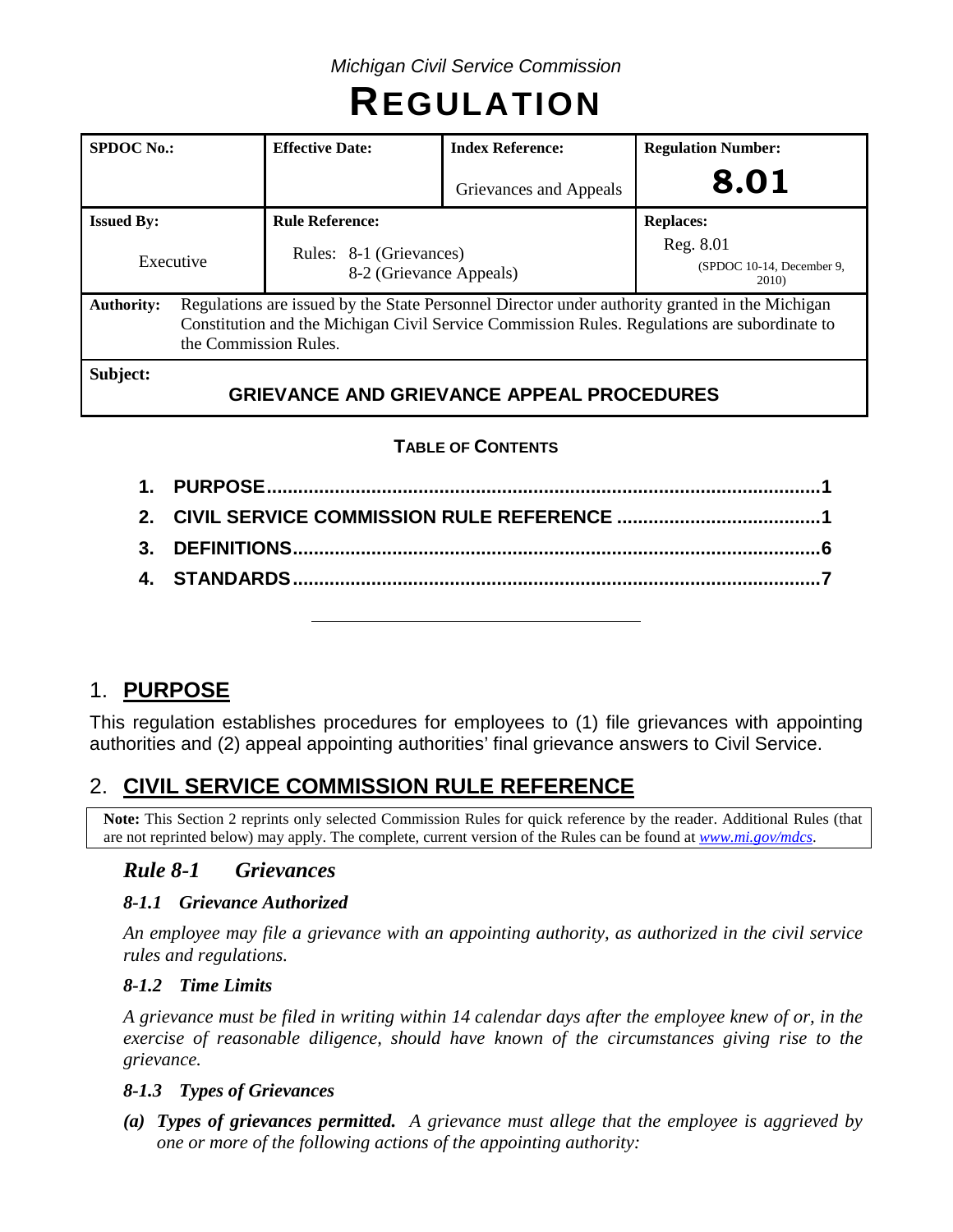- *(1) Discrimination prohibited by rule 1-8 [Prohibited Discrimination].*
- *(2) Reprisal prohibited by rule 2-10 [Whistleblower Protection].*
- *(3) Discipline without just cause.*
- *(4) Written counseling issued without just cause.*
- *(5) The abolition or creation of a position for reasons other than administrative efficiency.*
- *(6) An arbitrary and capricious lateral job change resulting in substantial harm.*
- *(7) Denial of compensation of supplemental military pay to which the grievant is entitled under the civil service rules and regulations.*
- *(8) The actual or anticipated failure of refusal to comply with rule 2-14 [Rights of Employees Absent Due to Service in the Uniformed Service.]*
- *(9) Retaliation for the employee's good faith exercise of grievance or technical complaint rights provided in the civil service rules or regulations.*
- *(10)An action that substantially harmed the employee and violated (1) article 11, section 5 of the Michigan constitution (2) a civil service rule or regulation, (3) an agency work rule, or (4) an enforceable written grievance settlement permitted by the civil service rules or regulations.*
- *(11)Any other action for which the civil service rules or regulations specifically permit a grievance to be filed.*
- *(b) Limitation on grievances.*
	- *(1) Grievance not permitted. In addition to any other limitations in the civil service rules and regulations, the following limitations on grievances apply unless the grievant alleges that the action violated rule 1-8 or rule 2-10.*
		- *(A) SES or SEMAS employee without prior status. A member of the senior executive service [SES] or the senior executive management assistant service [SEMAS] who is separated from state employment at the expiration of an appointment cannot grieve the separation if the employee did not have prior status at the time of appointment to the SES or the SEMAS.*
		- *(B) Employee in limited-term position. An employee in a limited-term position whose appointment is terminated at or before the end of the term of appointment due to lack of work or funding cannot grieve the termination.*
	- **(2)** *Management rights. Unless specifically authorized in the civil service rules or regulations, an employee cannot grieve the agency's exercise of any of the rights reserved to management in rule 6-4 [Rights of Employer]*
	- **(3)** *Lateral job change. A grievance regarding a nondisciplinary lateral job change may be grieved only under the provisions of subsection (a)(1), (a)(2), (a)(6), or (a)(7), as appropriate. In addition, a grievance regarding a disciplinary lateral job change may be grieved under the provisions of subsection (a)(3).*
	- **(4)** *Technical appointment complaints. The following complaints cannot be filed as a grievance but must be filed directly with the civil service staff under the technical appointment complaint provisions in rule 8-3 [Technical Complaints]:*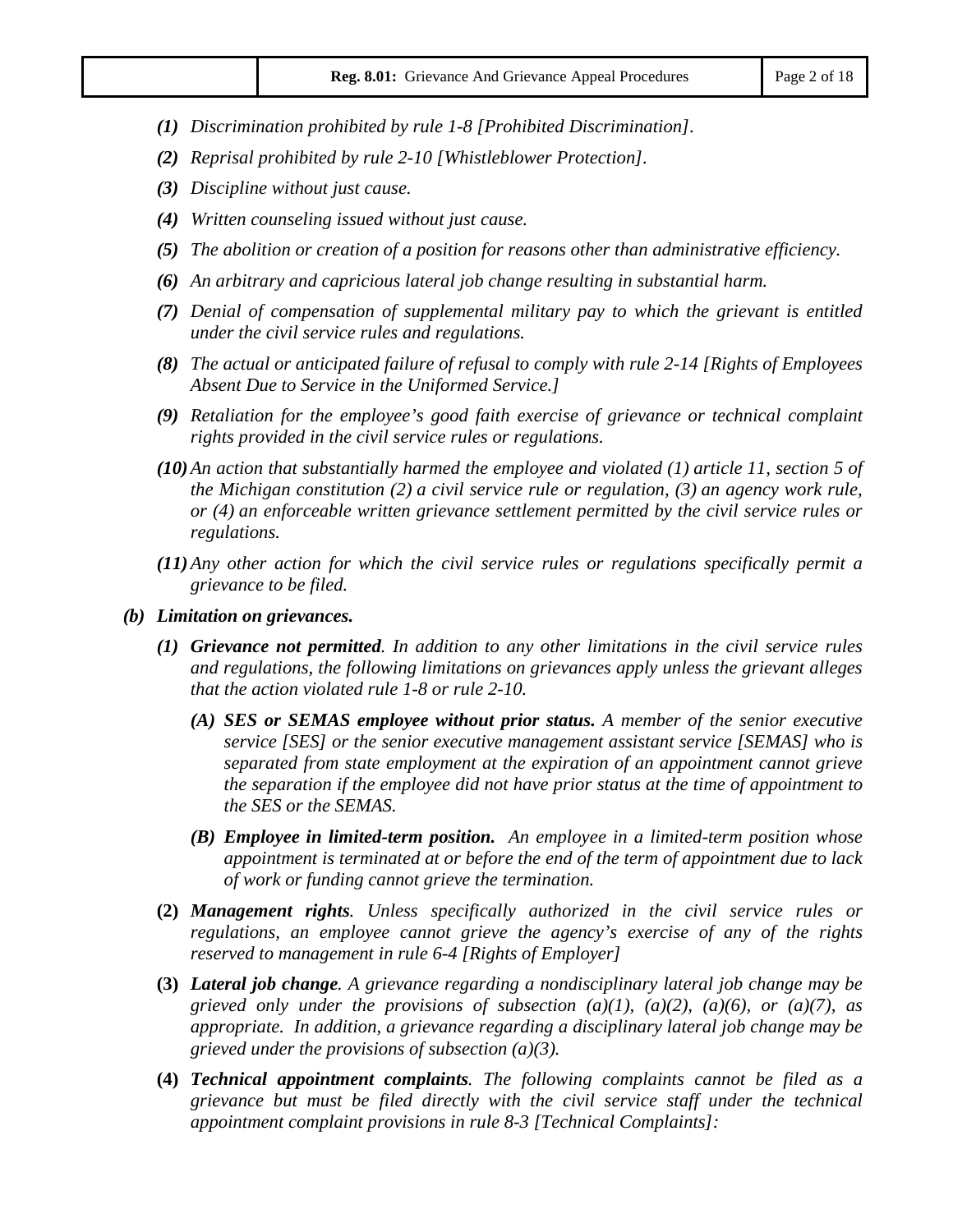- *(A) Unsuccessful candidate. A complaint by an unsuccessful candidate regarding a technical appointment decision or arising out of the selection, appointment, or certification of a candidate.*
- *(B) Employee whose appointment is revoked. A complaint by an employee whose appointment is revoked in compliance with rule 8-3 [Technical Complaints].*

#### *8-1.4 Grievance Decision by Appointing Authority*

- *(a) Grievance review and decision. The appointing authority shall review the grievance and issue a written grievance decision, as provided in the regulations. If the appointing authority*  fails to answer the grievance within the time permitted in the regulations, the appointing *authority is deemed to have denied the grievance.*
- *(b) Appeal of grievance decision. The final grievance decision of the appointing authority is binding unless the grievant files a timely appeal of the decision, as authorized in rule 8-2 [Appeals of Grievance Decisions] and the civil service regulations.*

### *Rule 8-2 Appeals of Grievance Decisions*

#### *8-2.1 Appeal of Grievance Decision to Civil Service Authorized*

*A grievant may appeal a final grievance decision of an appointing authority to civil service staff, as authorized in the civil service rules and regulations.*

#### *8-2.2 Limitation on Grievance Appeals*

*A grievant is not authorized to file a grievance appeal unless the grievance alleges one or more of the following:*

- *(a) A tangible adverse employment action resulting from discrimination prohibited in rule 1-8 [Prohibited Discrimination].*
- *(b) A tangible adverse employment action resulting from reprisal prohibited by rule 2-10 [Whistleblower Protection].*
- *(c) One or more of the following types of discipline imposed without just cause:*
	- **(1)** *Dismissal.*
	- **(2)** *Demotion.*
	- **(3)** *Suspension.*
	- **(4)** *Reduction in pay.*
	- **(5)** *Disciplinary lateral job change.*
	- **(6)** *Interim rating or* unsatisfactory *follow-up rating, as provided in rule 2-3.4(d) [Interim and Follow-up Ratings] and rule 3-6.5 [Grievance of Probationary Rating or Discipline].*
- *(d) A tangible adverse employment action caused by the abolition or creation of a position.*
- *(e) An arbitrary and capricious lateral job change resulting in substantial harm.*
- *(f) Denial of compensation or supplemental military pay to which the grievant was entitled under the civil service rules and regulations.*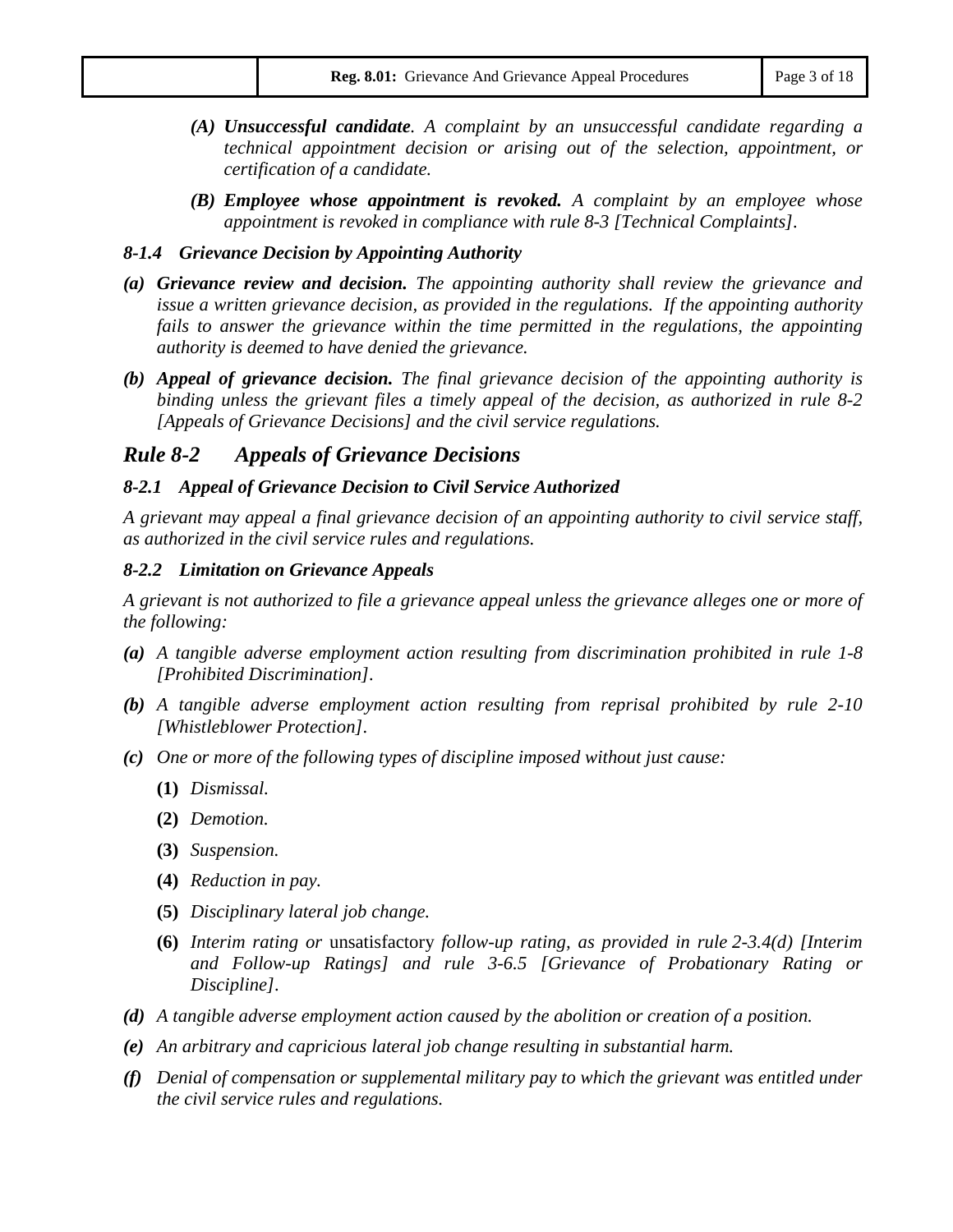- *(g) A tangible adverse employment action has occurred or will occur as a result of the actual or anticipated failure or refusal of the appointing authority to comply with rule 2-14 [Rights of Employees Absent due to Service in the Uniformed Service] or applicable regulations.*
- *(h) A tangible adverse employment action taken in retaliation for the employee's good faith exercise of grievance or technical complaint rights provided in the civil service rules or regulations.*
- *(i) An action that substantially harmed the employee and violated (1) article 11, section 5 of the Michigan constitution, (2) a civil service rule or regulation, (3) an agency work rule, or (4) an enforceable written grievance settlement permitted by the civil service rules or regulations.*
- *(j) Any other action for which the civil service rules or regulations specifically permit a grievance appeal to be filed.*

#### *8-2.3 Further Limitations on Grievance Appeals*

*The following additional limitations apply to a grievance appeal unless the grievant alleges that a tangible adverse employment action resulted from an action of the appointing authority that violated rule 1-8 [Prohibited Discrimination] or rule 2-10 [Whistleblower Protection]*

- *(a) Probationary employee without status. A probationary employee without status cannot appeal the final grievance decision of the appointing authority regarding any of the following:*
	- *(1) A probationary rating, an interim rating, or a follow-up rating.*
	- *(2) A decision to extend an employee's probationary term.*
	- *(3) A decision by the appointing authority to discipline the employee, including dismissal, during the probationary period or within 28 calendar days after the end of the probationary period.*
- *(b) Probationary employee with status. A probationary employee with status cannot appeal the final grievance decision of the appointing authority regarding a decision to extend the employee's probationary term.*
- *(c) Reprimand or counseling. An employee cannot appeal the final grievance decision of the appointing authority regarding a reprimand or counseling.*

#### *8-2.4 Civil Service Grievance Appeal Procedures*

- *(a) Regulations. The state personnel director shall issue regulations governing the grievance appeal and arbitration procedures.*
- *(b) Referral. If a grievance appeal is not administratively dismissed under rule 8-4 [Summary Dismissal], a hearing officer or arbitrator shall conduct an expeditious review in accordance with the civil service rules and regulations.*
	- *(1) Hearing officer. Unless the grievant elects arbitration under subsection (b)(2), the grievance appeal is referred to a hearing officer designated or appointed by the state personnel director.*
	- *(2) Arbitration alternative. As an alternative to the referral provided in subsection (b)(1), the grievant may elect to have a grievance appeal heard by an arbitrator.*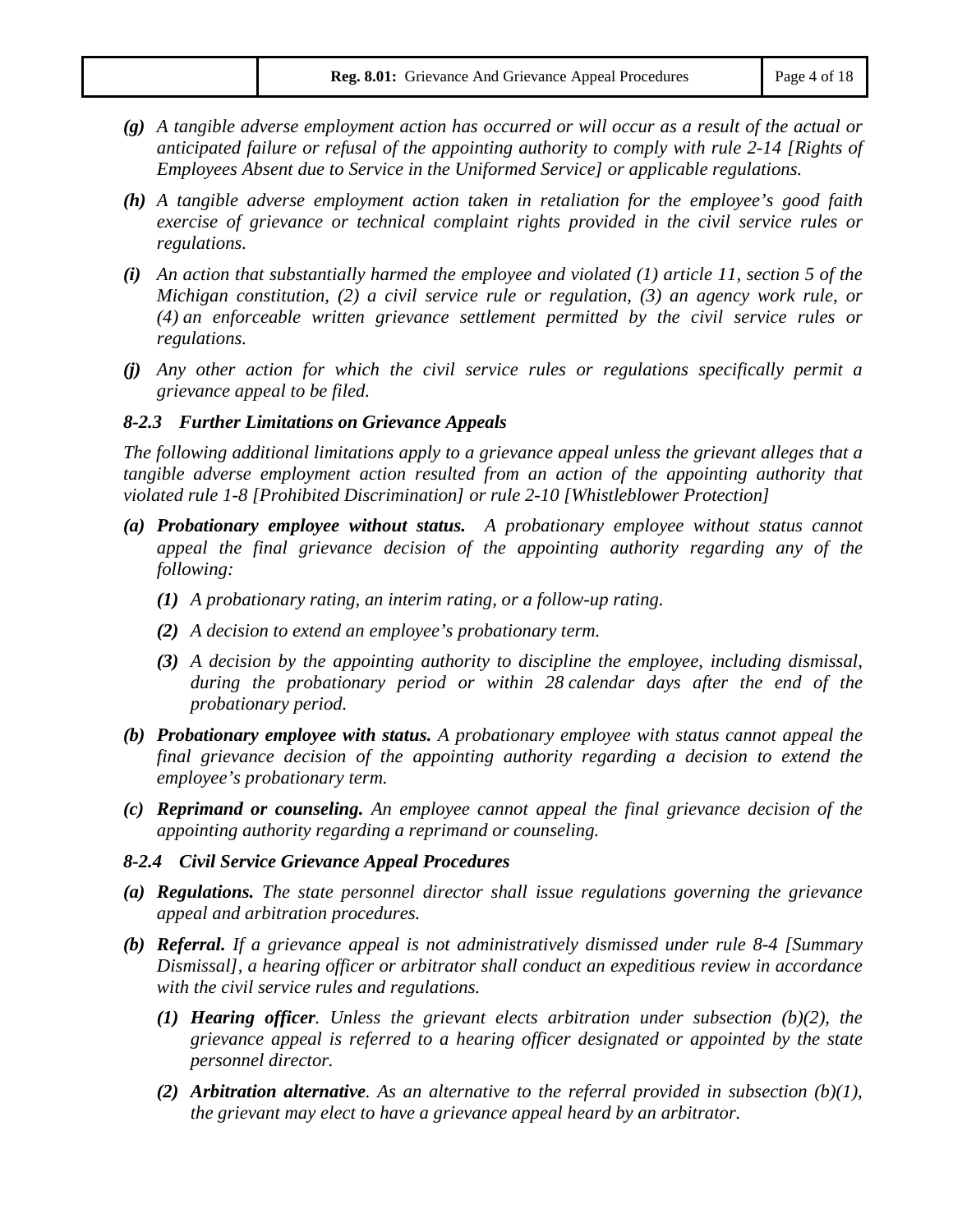- *(A) Cost. The grievant and the appointing authority shall share the cost of the arbitration equally.*
- *(B) Applicable rules and regulations. An arbitrator shall decide a grievance appeal under the same civil service rules and regulations that would be applicable if the grievance appeal were heard by a hearing officer, except as otherwise specifically provided in the regulations governing arbitration.*
- *(c) Decision. At the conclusion of the grievance appeal, the adjudicating officer shall issue a written decision setting forth findings of fact, conclusions of law, and any remedial orders.*
	- *(1) Attorney fees and costs prohibited. An adjudicating officer cannot award attorney fees, witness fees, costs, or other expenses.*
	- *(2) No interest on award. An adjudicating officer cannot award interest on any monetary award.*
	- *(3) Limitation on damages for limited-term appointments. An adjudicating officer cannot award to a grievant in a limited-term appointment, the senior executive service, or the senior executive management assistant service, any damages for any period after the date of expiration of the grievant's term of appointment.*
	- *(4) Back-pay awards. Any back-pay award is limited to regularly scheduled hours and holidays for which the employee otherwise normally would have been paid. Back-pay may include only the employee's base rate of pay, shift differential authorized in rule 5-4.5 [Shift Differential], and prison employee premiums authorized in rule 5-5 [Additional Compensation: Prison Employees]. A back-pay award cannot include any other pay premium, including overtime, on-call, callback, explosives duty, out-of-state location, or emergency response premiums. All back-pay awards are subject to deduction of the following:*
		- *(A) Earnings in other employment or self-employment, except for previously-approved supplemental employment.*
		- *(B) Benefits from employer contributory income protection insurance.*
		- *(C) Benefits under workers' compensation, unemployment compensation, social security, and social welfare programs.*
	- *(5) Leave awards. An adjudicating officer may award sick and annual leave credits that would have normally accrued during a period of vacated discipline.*
	- *(6) Seniority awards. An adjudicating officer may award seniority credit and longevity compensation that would have normally accrued during a period of vacated discipline. Any such seniority credit does not count for classification or qualification purposes.*

#### *8-2.5 Further Appeal to Commission Authorized*

*A party that appeared and participated in a grievance appeal, including an arbitration, may file a further appeal of the final decision of the adjudicating officer to the civil service commission, as provided in the civil service rules and regulations.*

#### *8-2.6 Effective Date of Decision of Adjudicating Officer; Automatic Stay; Exception*

*(a) Effective date. A grievance appeal decision is final and binding on the parties 29 calendar days after the date the decision is issued, unless either (1) the decision provides for a later effective date or (2) a party files a further appeal to the civil service commission within 28 calendar days after the date the decision is issued. If a party files a timely appeal to the*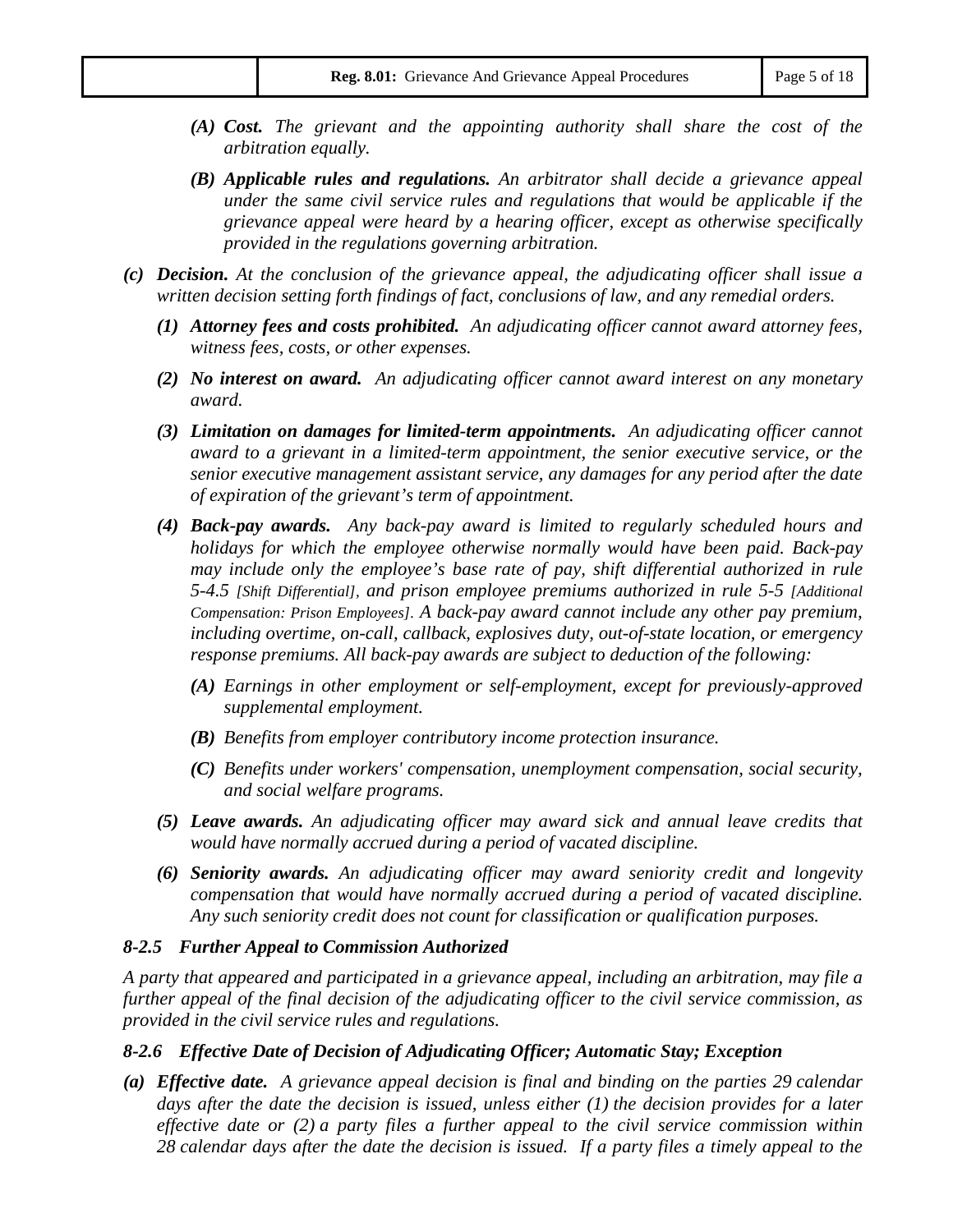*civil service commission within 28 calendar days after the date the decision was issued, the effective date of the decision is automatically stayed pending further order of the employment relations board or civil service commission.*

*(b) Exception; grievant's reinstatement ordered. If a final decision of an adjudicating officer orders an appointing authority to reinstate a grievant who had been dismissed for cause, the appointing authority, as a condition of further appeal to the civil service commission, shall either (1) reinstate the grievant or (2) restore the grievant's base pay and medical, dental, and vision group insurance. The appointing authority shall continue the reinstatement or payment of base pay and benefits while the appeal to the commission is pending, as provided in the civil service regulations.*

# 3. **DEFINITIONS**

#### **A. Civil Service Commission Rule Definitions**

- 1. *Adjudicating officer means the state personnel director or other civil service administrative officer, technical review officer, hearing officer, arbitrator, or other officer authorized to make a decision reviewable by the civil service commission.*
- 2. *Administrative officer means the state personnel director or a person authorized by the state personnel director to take administrative action on matters filed with civil service commission.*
- 3. *Appointing authority means each of the following:*
	- *(a) A single executive heading a principal department or autonomous entity.*
	- *(b) A chief executive officer of a principal department or autonomous entity headed by a board or commission.*
	- *(c) The state personnel director.*
	- *(d) A person designated by any of the preceding as responsible for administering the personnel functions of the department, autonomous entity, or other agency.*
- 4. *Good cause means an acceptable excuse for failing to file or take other required action timely. Good cause does not include a person's own carelessness, negligence, or inattention to the filing or other requirements.*
- 5. *Grievance means a complaint, authorized in rule 8-1 [Grievances], filed by a classified employee regarding an action by an appointing authority or civil service human resources staff acting pursuant to any assignment, authority, or direction of an appointing authority.*
- 6. *Hearing officer means a person authorized by the state personnel director to administer oaths and conduct hearings as provided in the civil service rules and regulations.*
- 7. *Party means any of the following persons or organizations:*
	- *(a) Party, in a grievance appeal, means any of the following:*
		- *(1) The employee who filed the grievance.*
		- *(2) The appointing authority that issued the final grievance decision being appealed.*

\* \* \*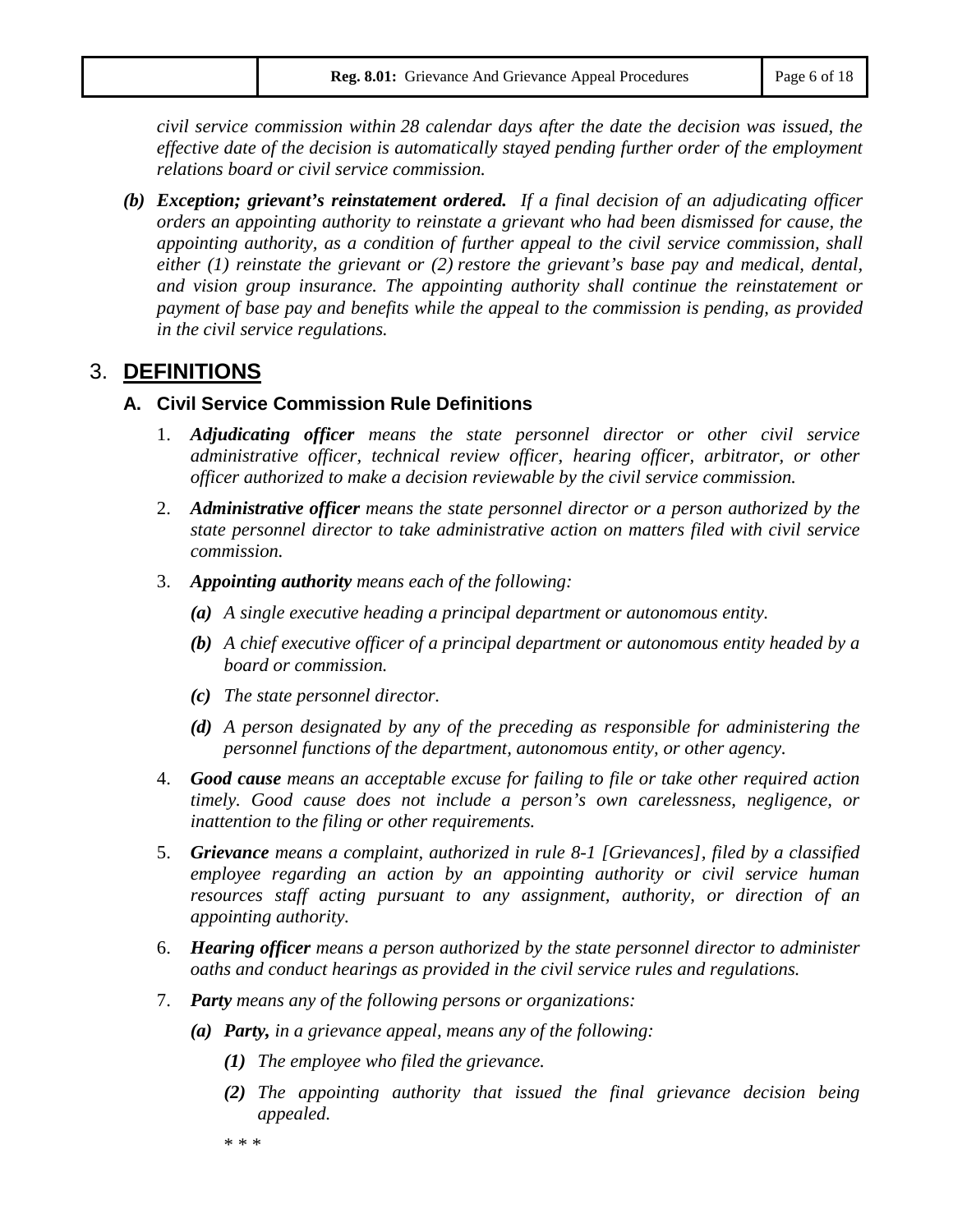- 8. *Special extenuating circumstances means a compelling excuse for the failure to file a matter timely that arises out of one of the following:*
	- *(a) An intentionally or fraudulently misleading action by an appointing authority or party that prevented the filing.*
	- *(b) Serious physical or mental incapacity of the person that prevented the filing.*
	- *(c) Extraordinary unforeseen circumstances outside the control of the person that prevented the filing.*

### **B. Additional Definitions as used in this Regulation**

- 1. *Authorized representative* means a qualified person authorized to appear and receive notices on behalf of a party in an agency grievance proceeding or Civil Service grievance appeal proceeding.
- 2. *Contested hearing* means a quasi-judicial proceeding before a hearing officer or arbitrator in which the parties may introduce documentary evidence, examine and cross-examine witnesses under oath, and submit arguments.
- 3. *Group grievance* means grievances by two or more employees with common issues of fact and law that the appointing authority processes in a single agency grievance proceeding.
- 4. *Member of the family* means a spouse, child, foster child, parent, foster parent, or sibling of the hearing officer or hearing officer's spouse.
- 5. *Member of the household* means any person (1) living in the household or (2) whose financial or physical care is the principal responsibility, of the hearing officer or hearing officer's spouse.
- 6. *Preponderance of evidence* means the greater weight of the evidence in the record, which shows that one conclusion is more likely true than not.
- 7. *Step-1 Official* means the person designated by the appointing authority to receive and adjudicate Step-1 grievances.
- 8. *Step-2 Official* means the person designated by the appointing authority to receive and adjudicate Step-2 grievances.
- 9. *Tangible adverse employment action* means an act by an employer or employer's agent that objectively, substantially, and negatively affects an employee's income, benefits, or employment status.

# 4. **STANDARDS**

**A. Eligibility.** These procedures are only available to nonexclusively represented employees (NEREs), except that exclusively represented employees may file grievances over (1) creation or abolition of classified positions for reasons other than administrative efficiency and (2) actions during prior employment as a NERE.

### **B. Grievance Procedures at the Agency Level.**

- 1. **Step-1 grievances.**
	- a. **Filing.** A grievant must file a signed, written grievance on a CS-100 form with the Step-1 Official. A grievant may file a grievance directly at step 2 if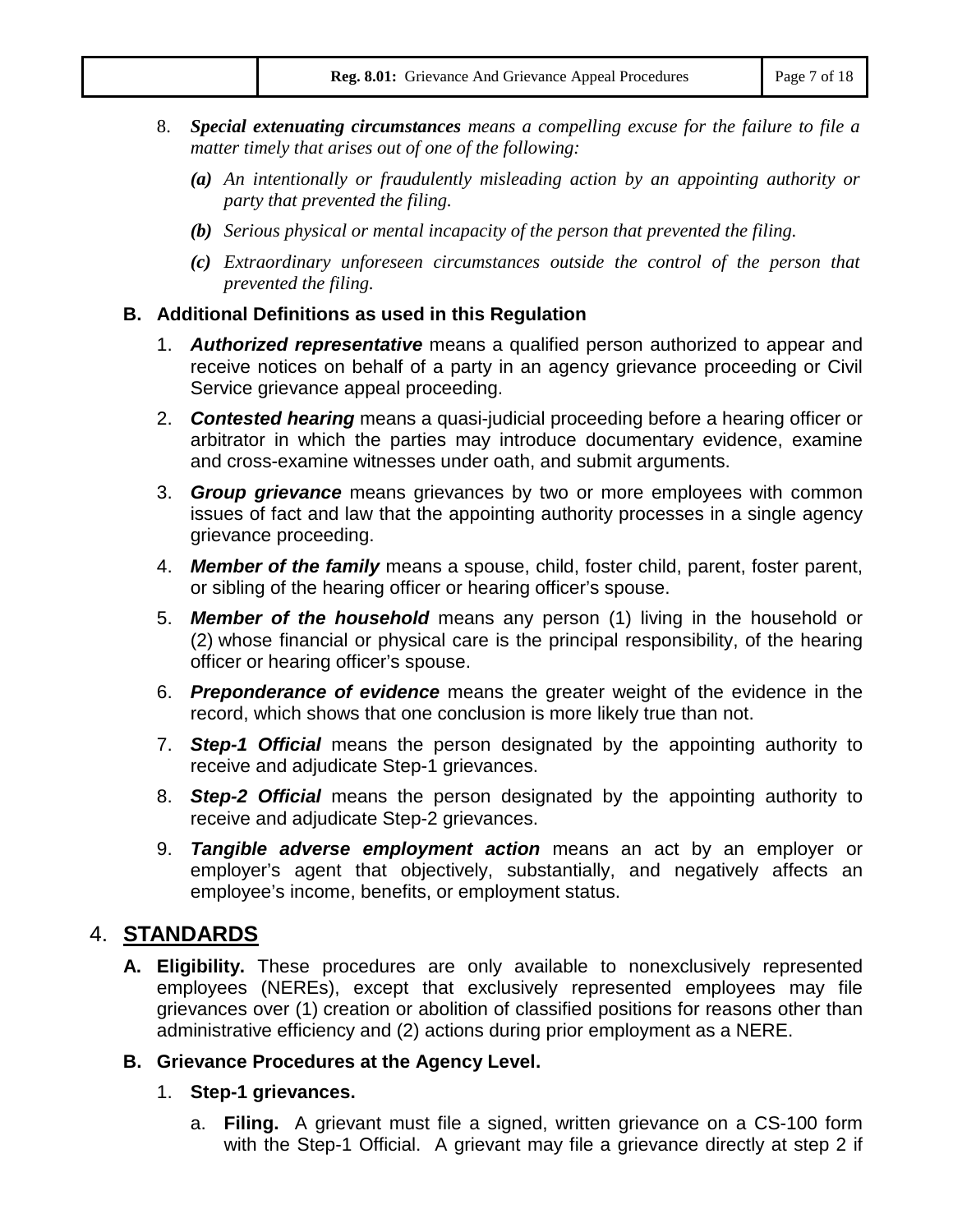|  | <b>Reg. 8.01:</b> Grievance And Grievance Appeal Procedures | Page 8 of 18 |
|--|-------------------------------------------------------------|--------------|
|--|-------------------------------------------------------------|--------------|

dismissed, suspended without pay, demoted, laid off, or otherwise aggrieved by an action by management above the level of the Step-1 Official; the grievant must indicate on the CS-100 that the grievance initiated at Step 2.

- b. **Time limits.** A grievance must be filed within 14 calendar days after a grievant knew of or reasonably should have known of the grievance.
- c. **Step-1 conference.** The Step-1 Official shall hold an informal conference with a grievant, unless the grievant declines to attend.
- d. **Step-1 answer.** The Step-1 Official shall issue a written answer to a grievant within 14 calendar days after a grievance is filed.

### 2. **Step-2 grievances.**

- a. **Filing.** A grievant who may bypass Step 1 under Standard 4.B.1.a or who is unsatisfied with a Step-1 Official's written answer or failure to answer may file a signed, written step-2 grievance on a CS-100 with the Step-2 Official. If a grievant does not timely file at step 2, a grievance is closed.
- b. **Time limit.** If a Step-1 Official timely issues a written answer, a grievant must file any step-2 grievance within 14 calendar days after issuance. The date issued is presumed to be the date on the answer. If no written answer is timely issued, the grievance is presumed denied and any step-2 grievance must be filed with the Step-2 Official within 21 calendar days after the step-1 answer was due.
- c. **Step-2 conference.** A Step-2 Official may hold any conference deemed necessary. If a grievance began at step 2, the Step-2 official must offer an informal conference to the grievant.
- d. **Step-2 answer.** A Step-2 Official shall issue a written answer to a grievant within 28 calendar days after a step-2 grievance is filed.
- 3. **Group grievances.** Employees with grievances with common issues of fact and law may jointly file a single CS-100. Each joint grievant must sign the form. A group grievance must be filed directly at step 2. An appointing authority may process the grievance as a group grievance or as separate grievances. An appointing authority may also process separate grievances with common issues of fact and law as a group grievance.

# **C. Grievance Appeals to the Civil Service Hearings Office (CSHO).**

- 1. **Authorization**. A grievant unsatisfied with a Step-2 Official's answer or failure to issue a timely, written answer may file a signed, written grievance appeal on a CS-100 form with the CSHO. If a grievant does not timely file a grievance appeal, the grievance is closed.
- 2. **Time limit.** If a Step-2 Official timely issues a written answer, a grievant must file any appeal to the CSHO within 28 calendar days after issuance. The date issued is presumed to be the date on the answer. If no written answer is timely issued, the grievance is presumed denied and any appeal must be filed with the CSHO within 42 calendar days after the step-2 answer was due.
- 3. **Contents.** An appeal must include the following on a CS-100 form: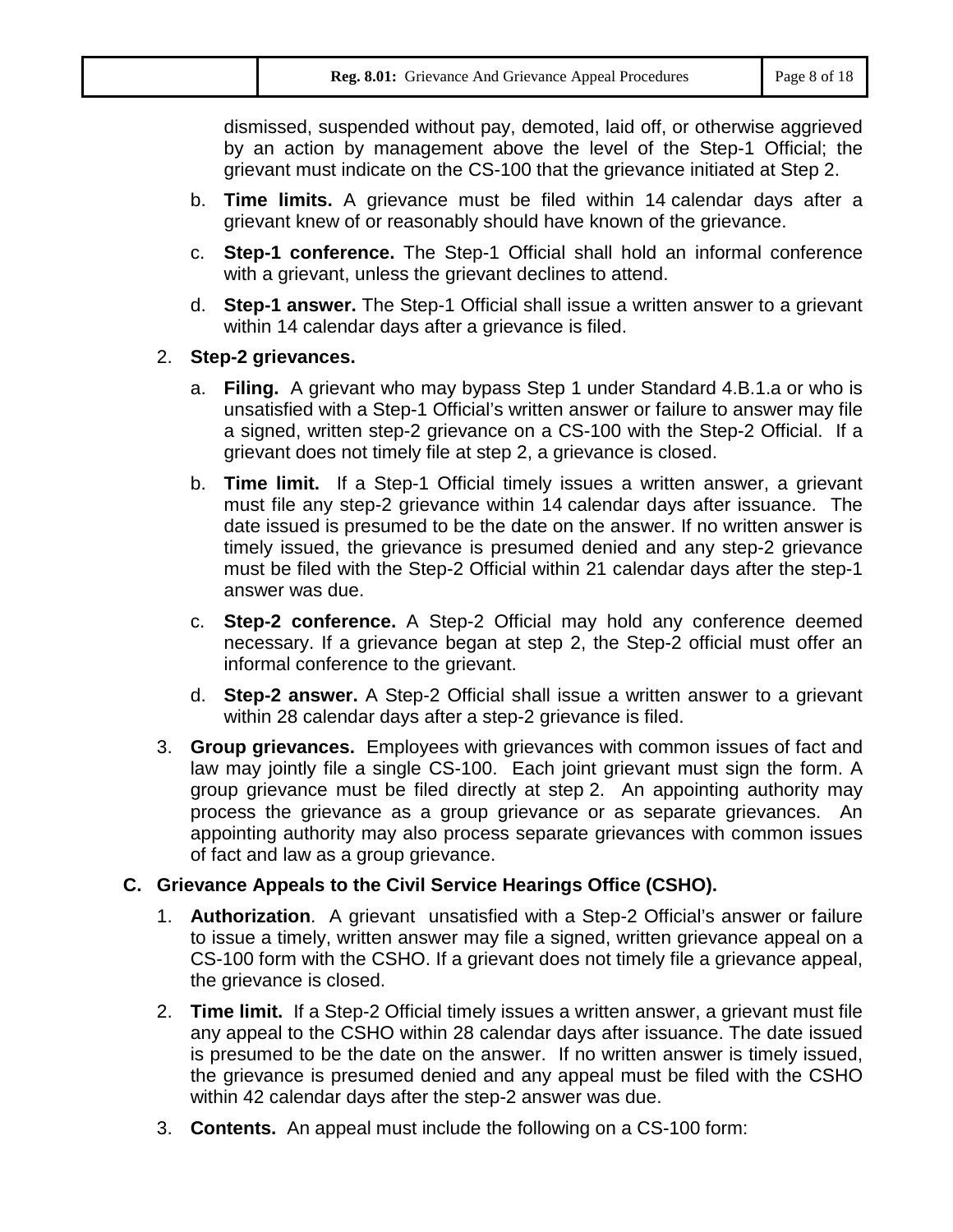| Reg. 8.01: Grievance And Grievance Appeal Procedures | Page 9 of 18 |
|------------------------------------------------------|--------------|
|------------------------------------------------------|--------------|

- a. The grievant's (1) name, (2) employee ID number, (3) employing agency, (4) mailing address, (5) telephone number, and (6) email address.
- b. Any authorized representative's (1) name, (2) organization, (3) mailing address, (4) telephone number, and (5) email address.
- c. A complete copy of the grievance chain, including all step-1 and step-2 grievances and answers.
- d. A concise statement of the basis for the grievance appeal, including grounds for the appeal under rule 8-2.2.
- e. A concise statement of the relief sought, which must be within the jurisdiction of a hearing officer to grant.
- 4. **Administrative review.** The CSHO administrative officer shall review all grievance appeals and summarily dismiss any meeting the following criteria:
	- a. **Not authorized.** The CSHO lacks authority to consider the grievance appeal under the Civil Service rules and regulations because (1) the grievant is not authorized to file the grievance or grievance appeal, (2) the subject matter is not reviewable in the forum, or (3) the grievant seeks unauthorized relief.
	- b. **Lack of jurisdiction.** Civil Service lacks jurisdiction over a necessary party or the subject matter of the grievance.
	- c. **Untimeliness.** The grievance or grievance appeal was untimely.
	- d. **Another action pending.** Another Civil Service action between the same parties involves substantially the same grievance.
	- e. **Barred by prior claim.** Substantially the same grievance was adjudicated to finality in another action with the same parties.
	- f. **Failure to respond.** The grievant fails to respond to a deficiency notice from Civil Service staff.

### **D. Timely Filing.**

- 1. **Based on receipt.** A timely grievance or grievance appeal must be **received** in the appropriate office by 5:00 pm on the deadline specified in this regulation. Time is counted as provided in Standard B of regulation 8.06.
- 2. **Extensions.** A grievant and the appropriate Step-1 or Step-2 Official may agree in writing to extend the time to file a grievance or an answer. Extensions cannot exceed 6 months. A grievant must request any extension to file a grievance appeal to the CSHO, which has discretion to grant any extensions.
- 3. **Filing Method.** A grievance or grievance appeal must be filed as follows:
	- a. **Grievance.** A grievance may be filed in person, by mail, or by other courier to the designated office of the appropriate official. If a Step-1 or Step-2 Official has established an email address to receive grievances, documents may be filed there instead.
	- b. **Grievance appeal.** Unless the CSHO administrative officer grants advance permission to file differently, a grievance appeal must be filed as a Microsoft Word or Adobe PDF attachment at [MCSC-Hearings@mi.gov.](mailto:MCSC-Hearings@mi.gov)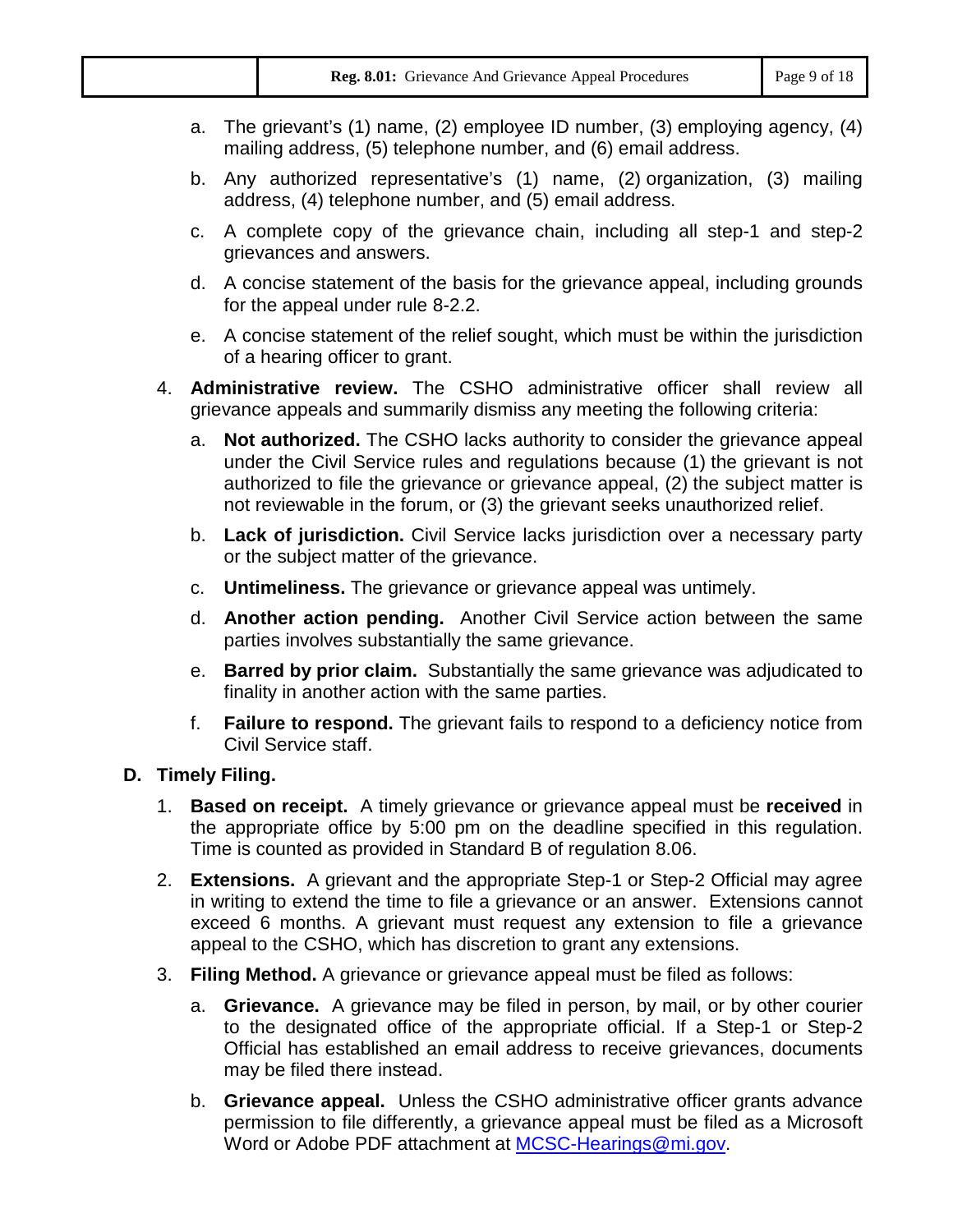|  | <b>Reg. 8.01:</b> Grievance And Grievance Appeal Procedures | Page 10 of 18 |
|--|-------------------------------------------------------------|---------------|
|--|-------------------------------------------------------------|---------------|

- 4. **Late filing.** To file a grievance or grievance appeal after a deadline, a grievant must establish good cause or special extenuating circumstances excusing the lateness. If denying a grievance for untimeliness, a Step-1 or Step-2 Official must evaluate the merits of any excuse for lateness. A grievant may file a grievance appeal over an otherwise appealable grievance to the CSHO for a *de novo* consideration of the excuse.
	- a. **Up to 28 days.** A filing received up to 28 calendar days late is denied as untimely, unless the filing party establishes good cause.
	- b. **Over 29 days and under one year.** A filing received more than 28 calendar days but less than 1 year late is denied as untimely, unless the filing party establishes special extenuating circumstances.
	- c. **One year late.** A filing received one year or more late is denied as untimely.

## **E. Prehearing Procedures.**

- 1. **Assignment.** If a grievance appeal is not summarily dismissed and the arbitration alternative in Standard 4.K is not elected, the grievance appeal is assigned to a hearing officer for a fair, impartial, and expeditious adjudication of the grievance appeal. Separate appeals with common issues of fact and law may be consolidated for consideration by the CSHO, notwithstanding an appointing authority's treatment of grievances at the agency level.
- 2. **Mediation.** The hearing officer may require mediation of a grievance appeal. Any mediator cannot (1) be assigned as hearing officer in the same matter or (2) later testify on any aspect of the mediation.
- 3. **Limit on communications.** A hearing officer shall not communicate privately on the facts or merits of a pending matter with any party or representative. The hearing officer may communicate privately as needed for matters unrelated to the facts or merits.
- 4. **Hearing officer disqualification.** A hearing officer who cannot impartially decide a matter is disqualified. A party or the hearing officer may move to disqualify the hearing officer within 14 calendar days after the moving party knew or reasonably should have known the grounds for disqualification.
	- a. **Grounds.** Grounds to disqualify include the following:
		- (1) Personal bias or prejudice for or against a party or representative.
		- (2) Consultation by a party or representative on the pending matter before assignment.
		- (3) Employment by a party or representative in any private matter in the past five years. Appointment as a neutral arbitrator is not disqualifying.
		- (4) The hearing officer or a member of the officer's family or household is (a) a party, (b) a party's representative, or (c) a person with more than a *de minimis* interest that the proceeding could substantially affect.
	- b. **Ruling.** The assigned hearing officer shall decide the motion. If denied, within seven calendar days, a moving party may ask in writing for the State Personnel Director to exercise superintending control and disqualify the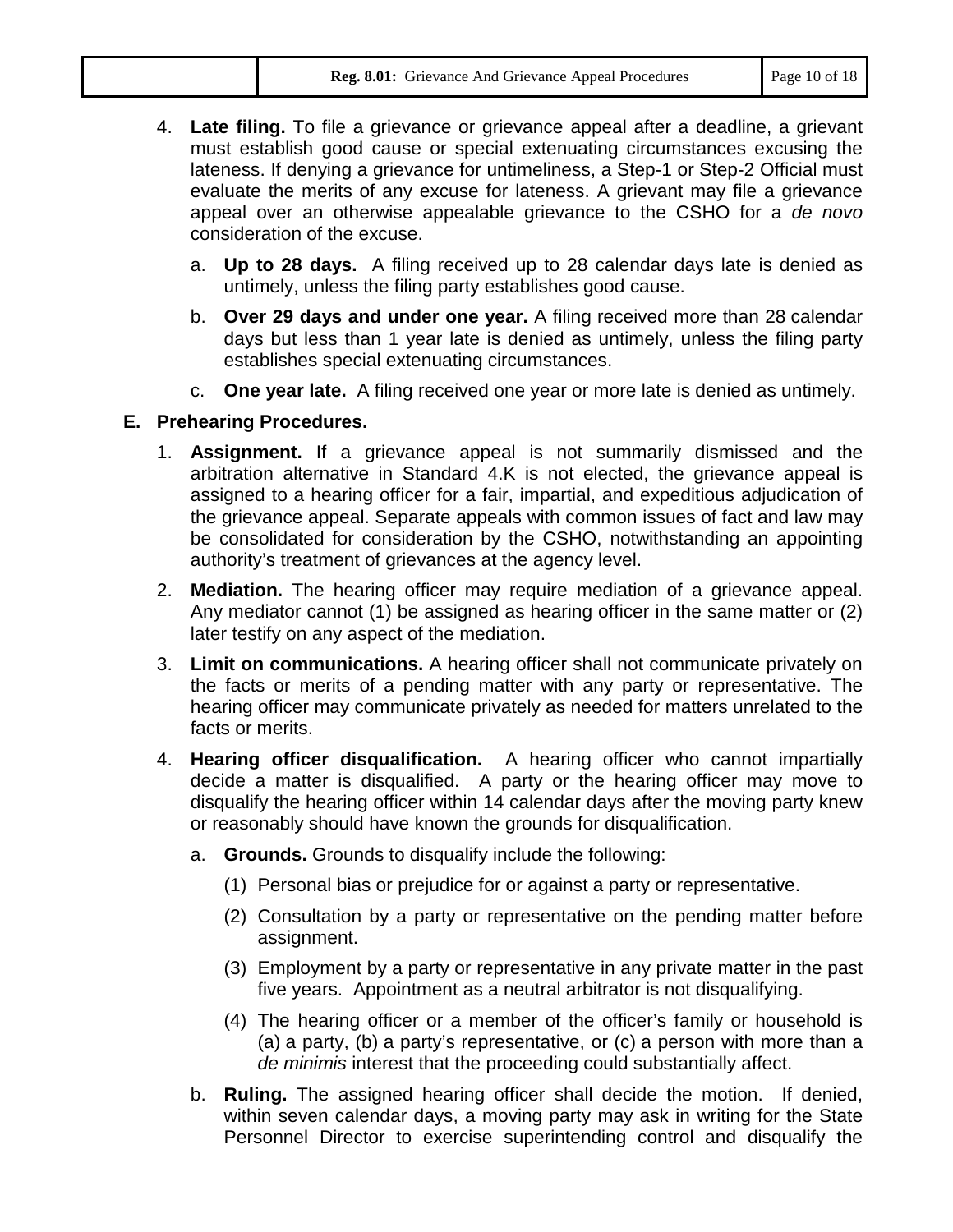| Page 11 of 18<br>Reg. 8.01: Grievance And Grievance Appeal Procedures |
|-----------------------------------------------------------------------|
|-----------------------------------------------------------------------|

hearing officer. The director's decision is final. After any disqualification, the administrative officer shall assign the matter to another hearing officer.

- 5. **Prehearing conference.** The hearing officer may conduct a prehearing conference to identify material facts in dispute and simplify issues; obtain stipulations, admissions of fact, and documents to avoid unnecessary proofs or witnesses; exchange documents; and take other actions to facilitate fair and expeditious adjudication.
- 6. **Submissions and proof of service.** If a party submits any written material to the hearing officer, the party shall concurrently serve a complete copy on all other parties and certify in writing how every other party was served. Copying all parties and representatives on an email submission is sufficient proof of service.
- 7. **Summary disposition.** If there is no genuine issue of material fact, a party may file a motion for summary dismissal or the hearing officer may decide the matter without a contested hearing based on the grievance record and written submissions of the parties, including affidavits.

#### **F. Discovery.**

- 1. **Authority to issue.** To obtain relevant and material evidence needed to decide pending matters, a Civil Service adjudicating officer may:
	- a. Order classified employees and agencies or their representatives to appear, testify, and produce evidence, including books, records, papers, correspondence, or documents under their control.
	- b. Issue a subpoena to require a person who is not a classified employee to testify and produce evidence not under the control of a party, a classified employee, or an agency.
- 2. **Timing.** A party must request an order to appear or produce or a subpoena in writing at least 21 calendar days before the scheduled appearance or production date. The adjudicating officer may issue an order on a late request only if the requestor demonstrates good cause.
- 3. **Service.** The requesting party is responsible for serving an order or subpoena on the party to whom it is directed.
	- a. **Order to appear or produce.** If a party seeks to serve a classified employee, the appointing authority shall deliver the order to the employee on a party's request. Filing a proof of service is not required.
	- b. **Subpoenas.** A subpoena may be served anyplace in the state and must be served personally by an individual of suitable age and discretion who is not a party to the grievance appeal. Proof of service must be filed with the adjudicating officer.
- 4. **Orders of appearance for classified employees.**
	- a. **Appearance.** All classified employees shall appear as directed by an adjudicating officer. A classified employee who is a necessary witness may also voluntarily appear at a party's request. An appointing authority shall release necessary witnesses from regularly scheduled work without loss of regular pay or leave credits for necessary travel and attendance to attend,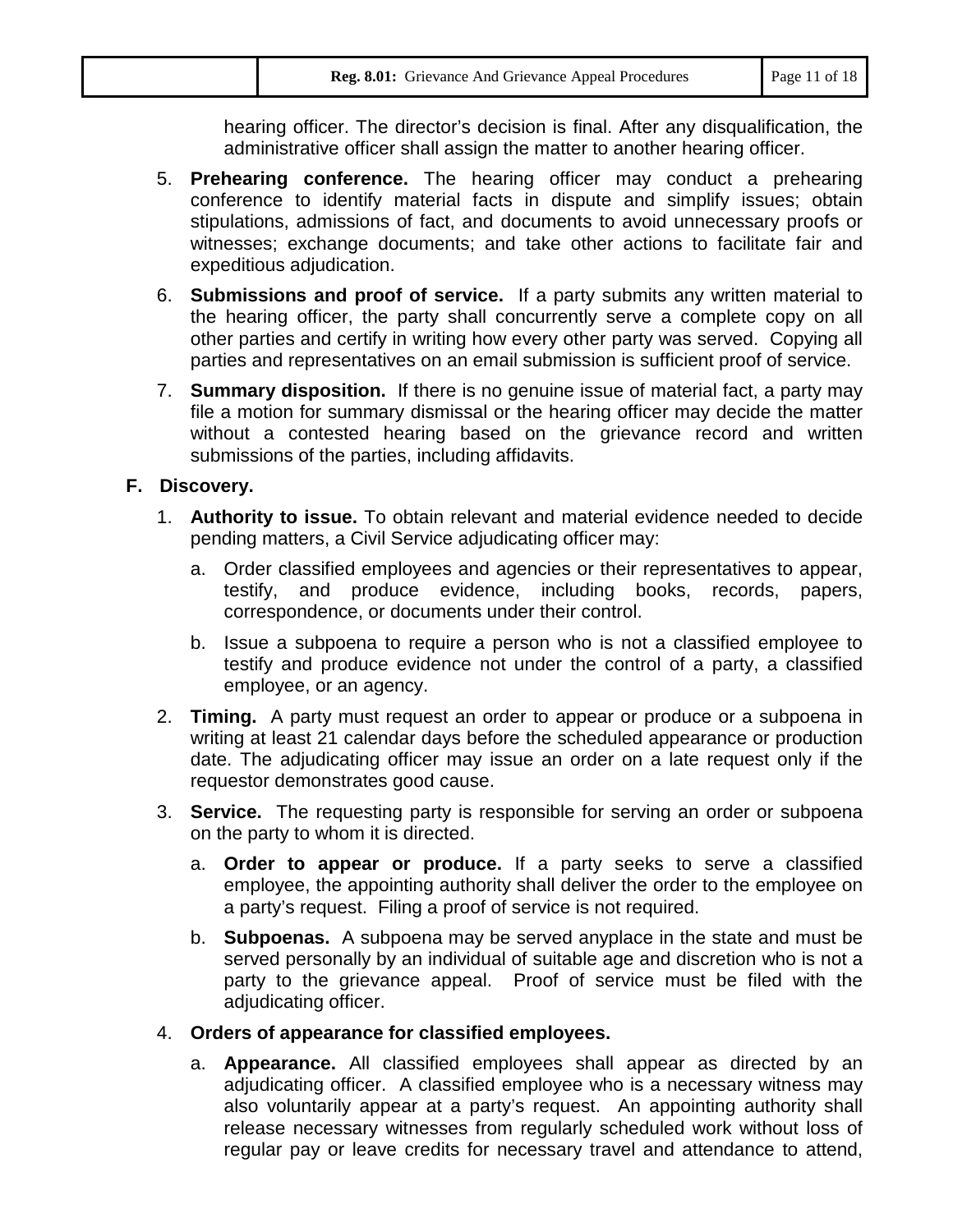|  | Reg. 8.01: Grievance And Grievance Appeal Procedures | Page 12 of 18 |
|--|------------------------------------------------------|---------------|
|--|------------------------------------------------------|---------------|

unless an emergency or critical safety concern prohibits releasing the employee. The employee is not entitled to overtime pay or travel expenses.

b. **Producing documents.** A classified employee ordered to produce evidence under the person's control must comply as ordered. Any objection by the employee or employee's appointing authority must be filed in writing at least 7 calendar days before the production deadline. The hearing officer shall rule on objections before requiring the release of evidence.

#### 3. **Orders to agencies.**

- a. **Requirements.** An adjudicating officer may issue an order to an agency directing it to produce its employees at a hearing to provide testimony or produce evidence under the control of the agency on request of a party. Before requesting an order, a party must seek the agency's voluntary agreement. A party must state in a request that it asked the appointing authority to voluntarily comply but was refused.
- b. **Appearance.** An agency shall comply with an order of appearance and provide witnesses or evidence as ordered, unless it files an objection at least 7 calendar days before the witness or evidence is to be produced. The hearing officer shall rule on the objections before requiring the release of evidence.

#### 4. **Subpoenas.**

- a. **Applications.** An application for a subpoena is normally acted on by the hearing officer assigned to a matter, but in the assigned hearing officer's absence, another adjudicating officer may grant or deny a request. When available, the assigned hearing officer may reexamine the decision.
- b. **Notice.** A party requesting a subpoena shall provide every other party a copy of the subpoena within 24 hours after service.
- c. **Costs.** A party requesting a subpoena bears the cost of service and witness and mileage fees. Witness and mileage fees are the same as for witnesses in state circuit courts.
- d. **Revocation.** Any person served a subpoena who does not intend to comply shall, within 7 calendar days after service, petition the CSHO in writing to revoke the subpoena. The petitioner shall serve a copy on the requesting party. The CSHO must also promptly notice the requesting party of the petition. The hearing officer may revoke a subpoena if it requires evidence unrelated to the matter in issue, does not describe the requested evidence with sufficient particularity, or is invalid for any other sufficient reason.
- e. **Compliance.** If a person served with a subpoena fails to comply, the requesting party may petition the circuit court for an order requiring compliance. If a petition is filed, the hearing officer may adjourn proceedings or take other action deemed appropriate. If a hearing continues, the hearing officer may presume that evidence or testimony of a non-complying witness would be adverse to a party responsible for the failure or refusal to testify.
- 5. **Sanctions.** If a party ignores or willfully refuses to comply with an order to appear or produce a subpoena and the requesting party is materially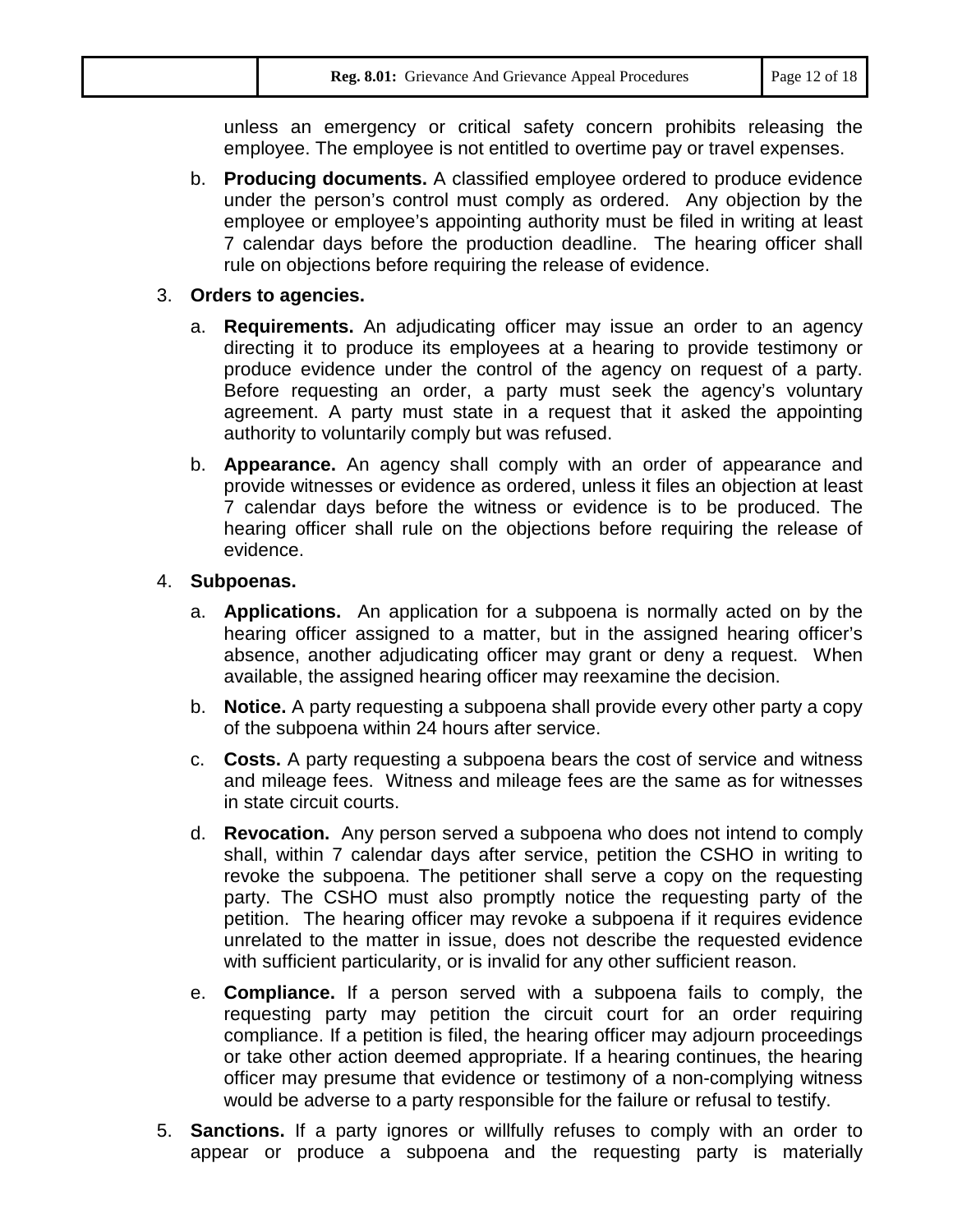disadvantaged, the adjudicating officer may impose appropriate sanctions, including dismissal of the noncompliant party's claims or defenses or drawing reasonable inferences against it related to its noncompliance.

- 6. **Medical information.** If a party's mental or physical condition is in controversy, the hearing officer may order prehearing discovery on the condition. Medical information subject to discovery includes medical records in the control of a party, physician, hospital, or other custodian, including the Employee Services Program. A hearing officer shall not issue any order on any assessment or counseling services by the Employee Services Program, unless the recipient has signed a written release authorizing the disclosure; employees of the Employee Services Program shall comply with any order of a hearing officer accompanied by a properly authorized release. A party may assert a valid privilege to prevent discovery of medical information about the party's mental or physical condition. A privilege not timely asserted is waived in the proceeding. A party who asserts that medical information is privileged or refuses to sign a release and prevents discovery cannot thereafter introduce any physical, documentary, or testimonial evidence on the party's medical or physical history or condition.
- **G. Hearing Procedures.** If a grievance appeal is not decided on summary disposition, a hearing officer shall conduct a contested hearing under the following procedures:
	- 1. **Scheduling.** The hearing officer shall fix the time and place of hearing. Grievance appeal hearings are to be concluded in one day, unless otherwise previously authorized by the hearing officer in writing. The parties shall avoid calling unnecessary witnesses, be sufficiently prepared, and stipulate to all uncontested facts of the case to the hearing officer before the hearing date. Hearing officers should encourage the parties to focus their presentations on relevant evidence.
	- 2. **Postponements.** Except for a serious emergency, a request to postpone a scheduled hearing must be filed at least 14 calendar days in advance. A hearing officer may postpone at a party's request if there is sufficient justification.
	- 3. **Absences.** A hearing may proceed in the absence of a party or representative who fails to appear and did not obtain a postponement.
		- a. If the party with the burden of proof fails to appear, the hearing officer may grant a default judgment to the responding party.
		- b. If the responding party fails to appear, the hearing officer shall make an award in favor of the party with the burden of proof if sufficient evidence to justify an award is introduced.
	- 4. **Prehearing exchange of documents and witness lists.** Each party shall provide every other party and the hearing officer (1) a copy of each document that the party intends to introduce into evidence in the party's case-in-chief and (2) a written list of the names and titles of all witnesses the party intends to call to testify at the hearing. The copies and list must be (1) hand-delivered or emailed to all other parties at least 7 calendar days before the hearing or (2) sent by firstclass U.S. mail or other courier at least 14 calendar days before the hearing. This section does not prohibit a party from introducing rebuttal evidence or witnesses.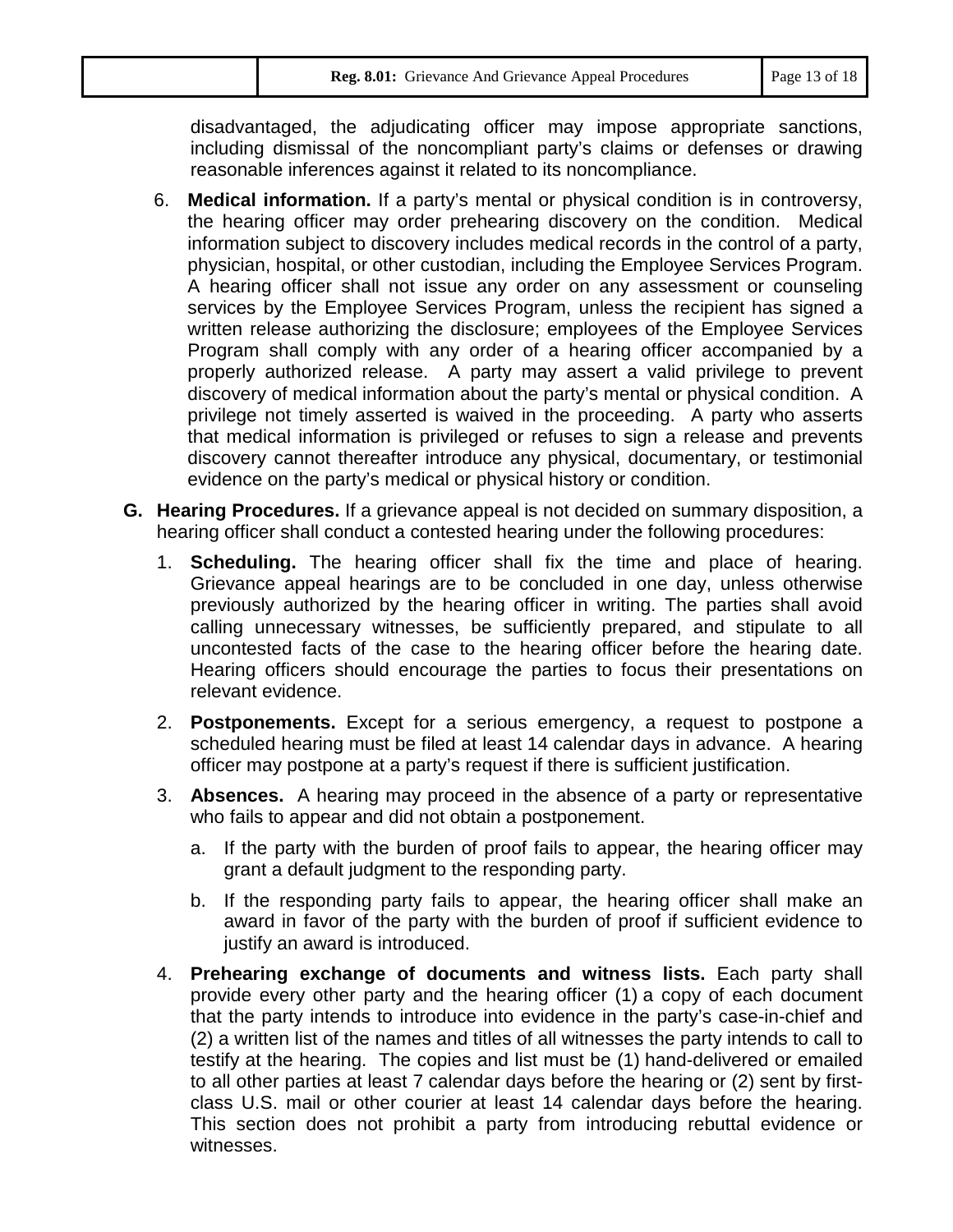| Reg. 8.01: Grievance And Grievance Appeal Procedures<br>Page 14 of 18 |
|-----------------------------------------------------------------------|
|-----------------------------------------------------------------------|

- a. **Previously provided documents.** A party need not provide another copy of any document previously exchanged in the grievance process.
- b. **Security risk.** If an appointing authority intends to call as a witness any prisoner or other person involuntarily committed, the witness may appear by telephone, unless the hearing is held where the witness is located.
- 5. **Evidence.** The hearing officer shall provide the parties a reasonable opportunity to present evidence, examine and cross-examine witnesses, and present argument. The rules of evidence do not apply, but the hearing officer may refuse to admit repetitive, irrelevant, unreliable, or speculative evidence. Parties are limited in examining witnesses and presenting evidence to facts directly related to matters in dispute before the hearing officer. The hearing officer may swear witnesses, take testimony, receive evidence including opinion evidence, and take other actions necessary to fairly consider the parties' claims. The hearing officer may receive and consider evidence of witnesses by affidavit, giving it weight deemed proper after considering any objection to its admission.
- 6. **Hearing record.** The hearing record shall include the following:
	- a. The grievance chain, with all written grievances and answers.
	- b. Documents and items admitted into evidence by the hearing officer.
	- c. Sworn testimony of witnesses.
	- d. Motions or other pleadings filed by the parties.
	- e. Written orders and decisions of the hearing officer.
- 7. **Civil Service rules and regulations.** The hearing officer may judicially note Civil Service rules, regulations, and decisions which need not be admitted into evidence unless there is a genuine dispute over their authenticity or actual text.
- 8. **Agency work rules.** Relevant agency work rules, policy directives, or orders at issue must be admitted into evidence.
- **H. Standards and Burden of Proof.** The burdens of proof in grievance appeals vary depending on the certified issues. The burdens are as follows:
	- 1. **Prohibited discrimination.** If alleging discrimination, a grievant must prove by a preponderance of the evidence that the grievant suffered a tangible adverse employment action from discrimination prohibited by rule 1-8.
	- 2. **Whistleblower.** If alleging reprisal, a grievant must prove by a preponderance of the evidence that the grievant suffered a tangible adverse employment action from retaliation prohibited by rule 2-10.
	- 3. **Discipline.** If alleging that a dismissal, demotion, suspension, reduction in pay, or disciplinary lateral job change was without just cause, the burden of proof is:
		- a. **Just cause.** The appointing authority must first prove by a preponderance of the evidence that it had just cause to discipline the grievant.
		- b. **Discipline.** If the appointing authority proves that it had just cause to discipline, a hearing officer can only alter the discipline imposed if the grievant proves by a preponderance of the evidence that the particular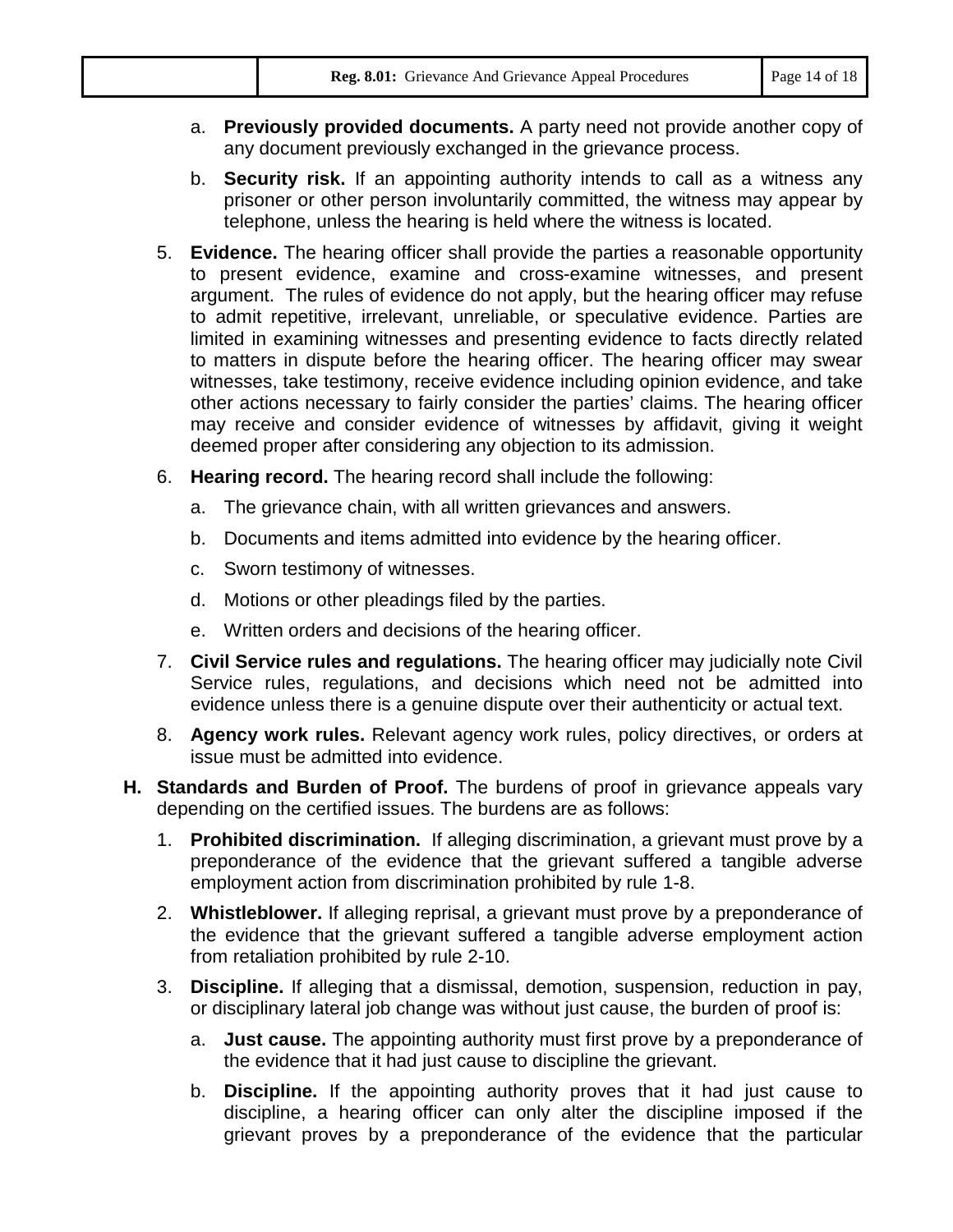|  | Reg. 8.01: Grievance And Grievance Appeal Procedures | Page 15 of 18 |
|--|------------------------------------------------------|---------------|
|--|------------------------------------------------------|---------------|

discipline imposed (1) violated a Civil Service rule or regulation, (2) violated an agency work rule, or (3) was arbitrary and capricious.

- 4. **Position abolition or creation.** If challenging a position's creation or abolition, a grievant must prove by a preponderance of the evidence that (1) the grievant suffered a tangible adverse employment action from the abolition or creation and (2) the position was abolished or created for reasons other than administrative efficiency.
- 5. **Nondisciplinary lateral job change.** If challenging a nondisciplinary lateral job change, the grievant must prove by a preponderance of the evidence that (1) the grievant suffered substantial harm from the lateral job change and (2) the lateral job change was arbitrary and capricious.
- 6. **Compensation.** If alleging a denial of compensation, the grievant must prove by a preponderance of the evidence that the grievant was denied compensation to which the grievant was entitled under a Civil Service rule or regulation.
- 7. **Service rating.** If an unsatisfactory service rating is challenged as without just cause, the appointing authority must prove by a preponderance of the evidence that it had just cause to issue the unsatisfactory service rating.
- 8. **Performance-pay evaluation.** If alleging a less-than-satisfactory overall performance-pay evaluation was without just cause, the appointing authority must prove by a preponderance of the evidence that it had just cause to issue an overall less-than-satisfactory evaluation.
- 9. **Rescinded probationary appointment.** If the rescission of an appointment during a probationary period where the grievant was demoted to a classification level not less than that occupied when appointed is challenged:
	- a. The appointing authority must first articulate the reasons for rescinding the probationary appointment and demoting the grievant.
	- b. The grievant must then prove by a preponderance of the evidence that the rescission and demotion (1) were arbitrary and capricious or (2) violated rule 1-6, 1-8, or 2-10.
- 10. **General grievance appeal.** Unless otherwise specifically provided elsewhere in Civil Service rules or regulations, a grievant must prove by a preponderance of the evidence both of the following:
	- a. The grievant was substantially harmed by an appointing authority's action.
	- b. That action violated (1) Article 11, section 5, of the Michigan Constitution; (2) a Civil Service rule or regulation; (3) an agency work rule; or (4) an enforceable written grievance settlement between the grievant and appointing authority permitted by Civil Service rules or regulations.

### **I. Decisions.**

1. **Final decision.** The hearing officer shall issue a written decision setting forth findings of fact, conclusions of law, and any remedial orders. A decision disposing of a grievance appeal is final, unless a party timely files a claim of appeal or an application for leave to appeal to the Civil Service Commission.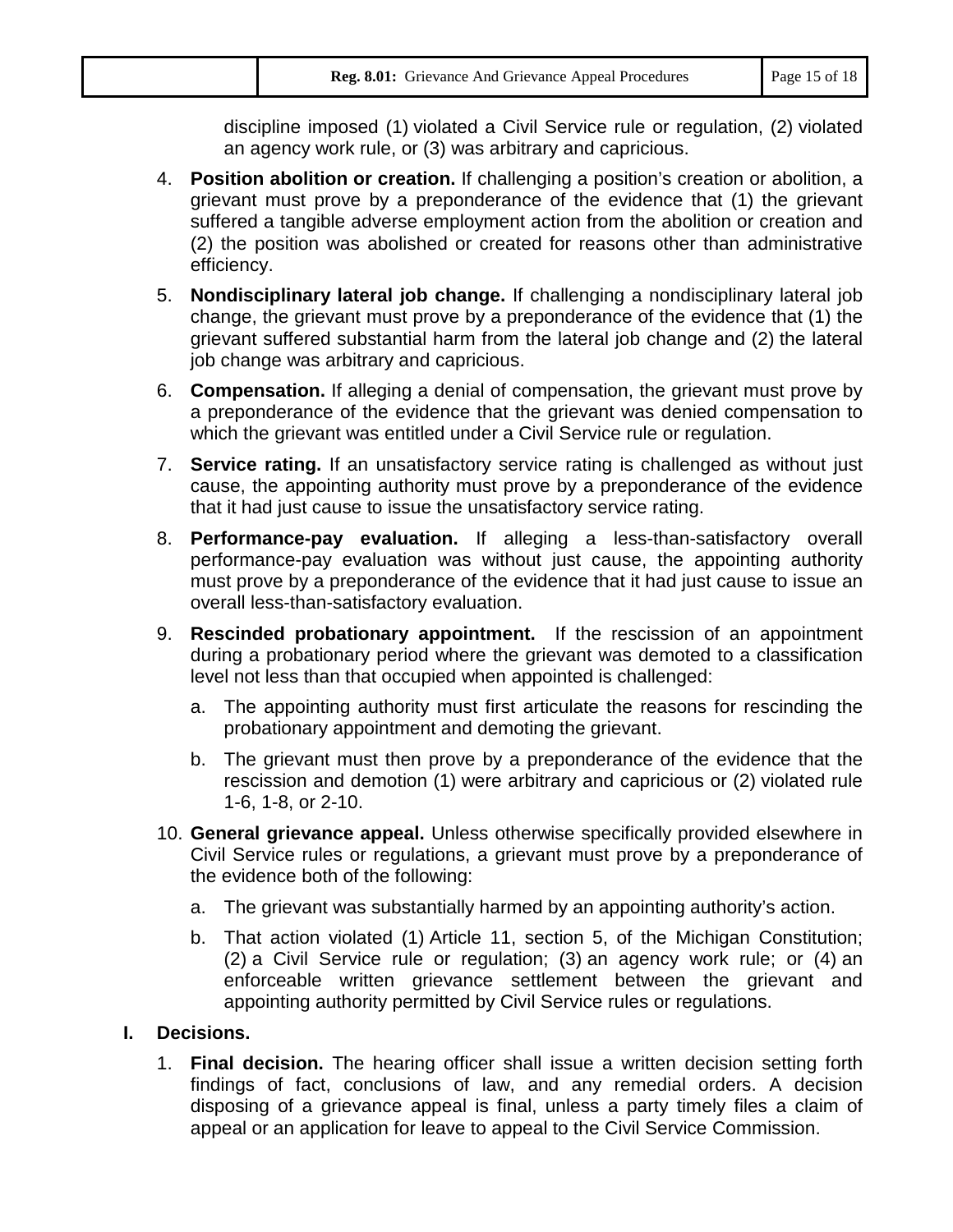- 2. **Remand decision.** If the hearing officer remands the matter to the agency for further proceedings and does not retain jurisdiction, the decision is appealable as a final decision. If the hearing officer remands the matter to the agency and retains jurisdiction, the decision is appealable only as an interlocutory order.
- 3. **Effective date.** If a party files an appeal to the commission within 28 calendar days after a decision is issued, the decision is automatically stayed pending further order of the Employment Relations Board or commission. Otherwise, a grievance appeal decision becomes final and binding on the parties 29 calendar days after the adjudicating officer's decision is issued, unless the decision provides a later effective date.
- 4. **Dismissal grievances.** If an adjudicating officer's final decision orders an appointing authority to reinstate a grievant who had been dismissed for just cause, as a condition of further appeal the appointing authority must, temporarily at the class and level ordered for reinstatement, either (a) reinstate the grievant or (b) provide base pay and appropriate medical, dental, and vision group insurance. Temporary restoration does not reinstate the grievant to employment in the classified service. During any temporary restoration, the grievant is not entitled to any leave credit, retirement credit, longevity credit or payment, additional compensation, base-pay increases, severance pay, expense reimbursement, or other additional compensation or benefit.

#### **J. Awards.**

- 1. **Prohibitions.** A hearing officer cannot award attorney fees, witness fees, costs or other expenses, or interest on any monetary award.
- 2. **Back pay and benefits.** An appointing authority need not pay an award of back pay or benefits until a final, nonappealable decision of the commission or a court of competent jurisdiction affirms the award. If a reinstatement is affirmed after appeal, the appointing authority shall provide the rest of any back-pay award, offset by any base pay and benefits temporarily restored on appeal. An award of back pay and other benefits, even when not expressly stated in the decision, is subject to Civil Service rules and regulations and the following deductions, when appropriate:
	- a. Earnings in other employment or self-employment, except for previouslyapproved supplemental employment.
	- b. Benefits from employer contributory income protection insurance.
	- c. Benefits under workers' compensation, unemployment compensation, social security, and social welfare programs.
	- d. Paycheck withholding required under federal, state, and local law.
	- e. The employee's share of the cost of any group insurance plan.
	- f. Retirement benefits, including disability retirement benefits.
- 3. **Expiring appointments.** A grievant in a limited-term, Senior Executive Service, or Senior Executive Management Assistant Service appointment cannot be awarded relief for any period after the scheduled expiration of the term of appointment.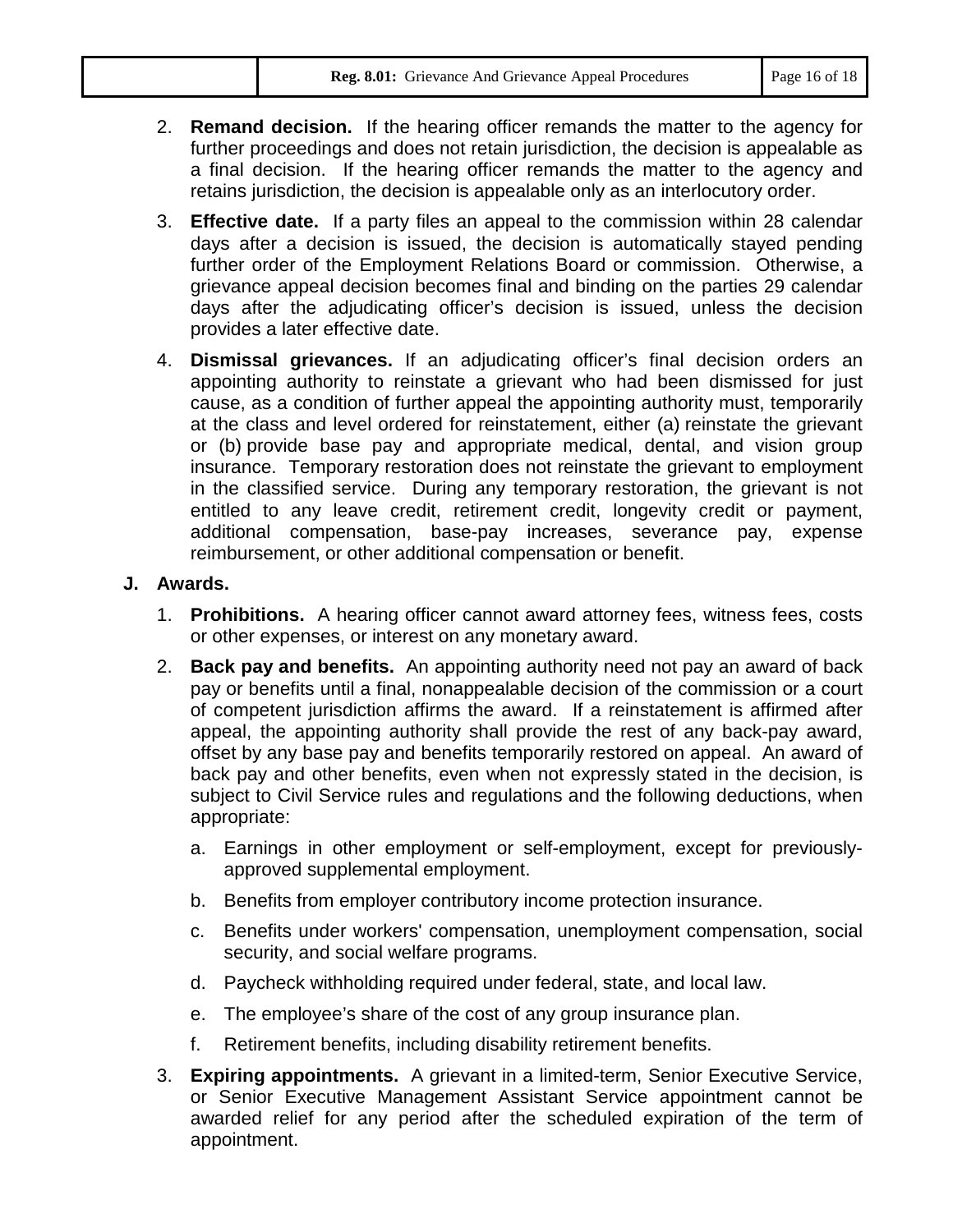| Page 17 of 18<br>Reg. 8.01: Grievance And Grievance Appeal Procedures |
|-----------------------------------------------------------------------|
|-----------------------------------------------------------------------|

## **K. Arbitration Alternative.**

- 1. **Filing.** A grievant may elect to have an arbitrator hear a grievance appeal rather than a hearing officer appointed by the CSHO. A grievant electing arbitration must timely file a grievance appeal with the CSHO after exhausting the agencylevel steps in Standard 4.B. If the grievant's first filing with the CSHO does not explicitly elect the arbitration alternative, the grievant waives the option and the CSHO shall appoint a hearing officer.
- 2. **Pre-arbitration conference.** If the administrative officer does not summarily dismiss a grievance appeal, the administrative officer shall schedule a prearbitration conference of the parties within 28 calendar days after filing. The parties may explore conciliation, stipulate to issues and facts, and coordinate selection of the arbitrator. After the conference, the administrative officer shall certify the grievance appeal to arbitration.
- 3. **Arbitrator selection.** Within 14 calendar days after the administrative officer's certification, the grievant must file a request with the selecting agency or acknowledge acceptance of an agreed-upon arbitrator. Unless the parties agree otherwise, the arbitrator is selected and the hearing conducted under rules of the American Arbitration Association that are consistent with the Civil Service rules and regulations. The Federal Mediation and Conciliation Service or Michigan Employment Relations Commission may be used by mutual agreement.

# 4. **Procedures.**

- a. **Cost.** The grievant and appointing authority shall share arbitration costs equally.
- b. **Applicable law.** An arbitrator shall decide a grievance appeal under the same substantive Civil Service rules and regulations that would apply if the grievance appeal were heard by a Civil Service hearing officer.
- c. **Record.** The arbitration must be recorded so that a verbatim transcript of proceedings can be made, if needed. The arbitrator must retain all original documents, exhibits, pleadings, orders, and decisions.
- d. **Decision.** The arbitrator shall issue a written decision setting forth findings of fact, conclusions of law, and any remedial orders. A remedial order cannot exceed the remedies available to a Civil Service hearing officer. The decision is final unless a party timely files a claim of appeal or application for leave to appeal to the Civil Service Commission. If a party appeals, the arbitrator shall provide all original documents, exhibits, pleadings, orders, and decisions to the Board on the appellant's request.

# **L. Authorized Representation.**

- 1. **Nonexclusively represented employees.** A NERE who is a party in a Civil Service grievance proceeding may represent himself or herself or may designate as an authorized representative (1) an employee or agent of a limited-recognition organization, (2) an attorney, or (3) another classified NERE, subject to limits in the rules or regulations.
	- a. **Administrative leave.** An agency shall release a NERE who is a party in a Civil Service grievance proceeding from regularly scheduled work without